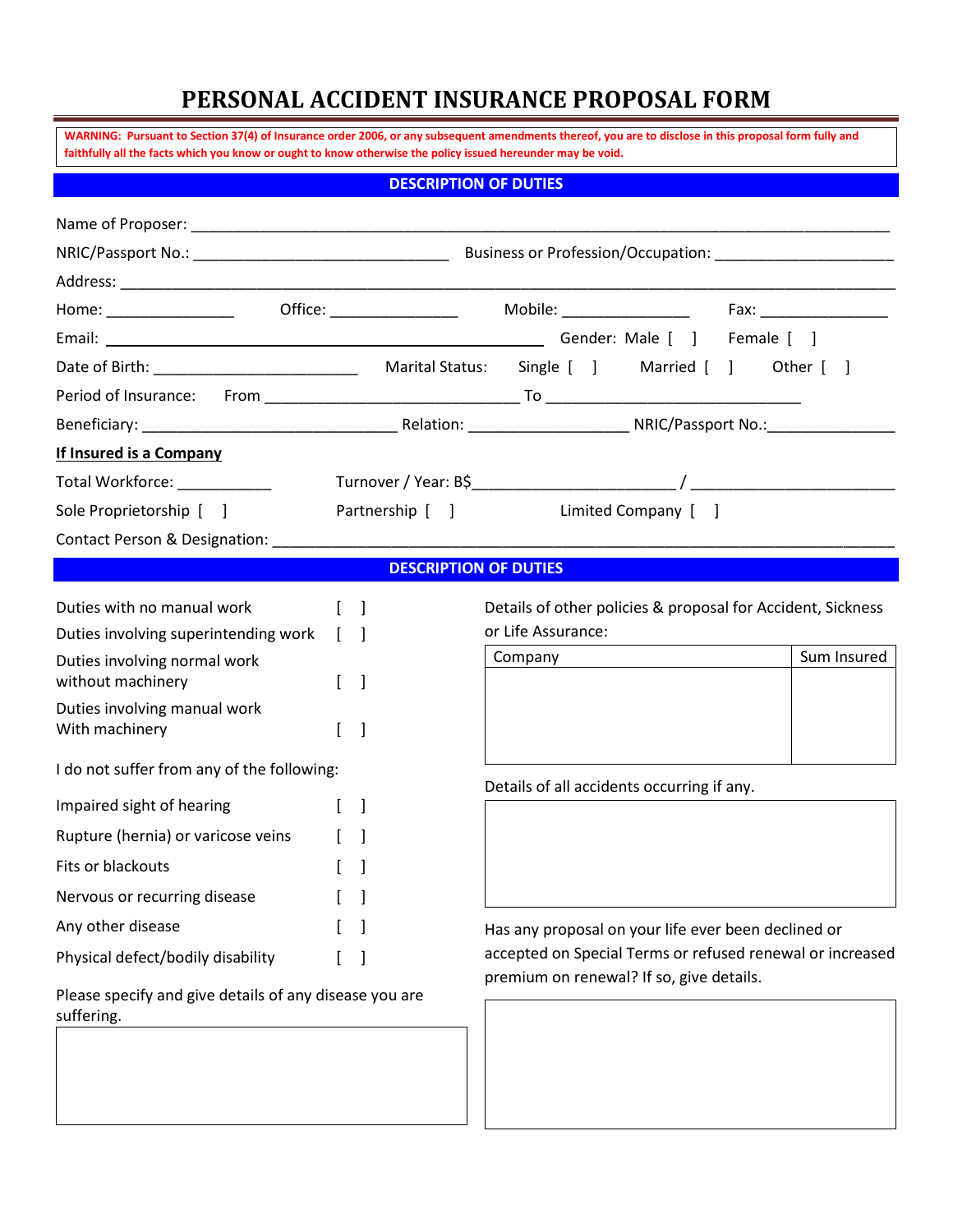## **TABLE OF BENEFITS**

|    |                                             | <b>COST</b>                            |                            |          |          |
|----|---------------------------------------------|----------------------------------------|----------------------------|----------|----------|
|    | <b>BENEFITS</b>                             | <b>FOR EACH</b>                        | <b>CLASS OF OCCUPATION</b> |          |          |
|    |                                             | <b>AMOUNT</b>                          |                            | Ш        | Ш        |
|    |                                             | OF                                     |                            |          |          |
| 1. | <b>DEATH</b>                                | B\$10,000.00                           | B\$5.00                    | B\$7.50  | B\$12.50 |
| 2. | PERMANENT DISABLEMENT                       | B\$10,000.00                           | B\$5.00                    | B\$7.50  | B\$12.50 |
| 3. | TEMPORARY TOTAL DISABLEMENT (per week)      | B\$100.00                              |                            |          |          |
| 4. | TEMPORARY PARTIAL DISABLEMENT               |                                        |                            |          |          |
|    | (Weekly compensation at the rate of 1/2 the | B\$50.00                               | B\$20.00                   | B\$27.00 | B\$40.00 |
|    | compensation payable in respect of 3)       |                                        |                            |          |          |
|    |                                             | B\$<br>500.00                          | B\$ 8.00                   | B\$10.00 | B\$16.00 |
|    |                                             | B\$1,000.00                            | B\$12.00                   | B\$15.00 | B\$22.00 |
| 5. | <b>MEDICAL EXPENSES</b>                     | B\$2,000.00                            | B\$20.00                   | B\$25.00 | B\$33.00 |
|    | (Limit Any One Accident)                    | B\$3,000.00                            | B\$25.00                   | B\$30.00 | B\$41.00 |
|    |                                             | B\$4,000.00                            | B\$30.00                   | B\$35.00 | B\$48.00 |
|    |                                             | B\$5,000.00                            | B\$34.00                   | B\$40.00 | B\$54.00 |
| 6. | <b>EXTENSIONS - (a) Motorcycling</b>        | Additional 25% on Premium Payable      |                            |          |          |
|    | (b) Repatriation Expenses - B\$7,500.00     | Additional Premium B\$20.00 per person |                            |          |          |

### **OCCUPATIONAL CLASS**

**CLASS I**

OFFICE AND EXECUTIVE PERSONNEL AND STRICTLY NON-HAZARDOUS OCCUPATION

#### **CLASS II**

NON-HAZARDOUS OCCUPATION INVOLVING CERTAIN ADDITIONAL EXPOSURES SUCH AS EXCESSIVE TRAVELLING, CONTINOUS OR FREQUENTLY FLYING, OUTDOOR DUTIES, ETC

## **CLASS III**

OCCUPATIONS INVOLVING A LIMITED EXPOSURE TO OCCUPATIONAL HAZARDS SUCH AS SUPERVISORS OF MANUFACTURING, PLANTS, MANUAL WORKERS, CARPENTERS, ELECTRICIANS, ETC.

| <b>Benefits Selected</b>                                                                    | <b>Sum Insured</b> | <b>For Office Use</b><br>(Premium) |
|---------------------------------------------------------------------------------------------|--------------------|------------------------------------|
| 1. DEATH                                                                                    | B\$                | <b>B\$</b>                         |
| 2. PERMANENT DISABLEMENT                                                                    | B\$                | <b>B\$</b>                         |
| 3. TEMPORARY TOTAL DISABLEMENT per week                                                     | B\$                | B\$                                |
| 4. TEMPORARY PARTIAL DISABLEMENT                                                            | <b>B\$</b>         | B\$                                |
| (Weekly compensation at the rate of $\frac{1}{2}$ the compensation payable in respect of 3) |                    |                                    |
| 5. MEDICAL EXPENSES (Limit per Accident – may not be insured alone)                         | <b>B\$</b>         | <b>B\$</b>                         |
| 6. EXTENSION                                                                                |                    |                                    |
| (a) Motor Cycling                                                                           | B\$                | B\$                                |
| (b) Repatriation                                                                            | B\$7,500.00        | <b>B\$</b>                         |